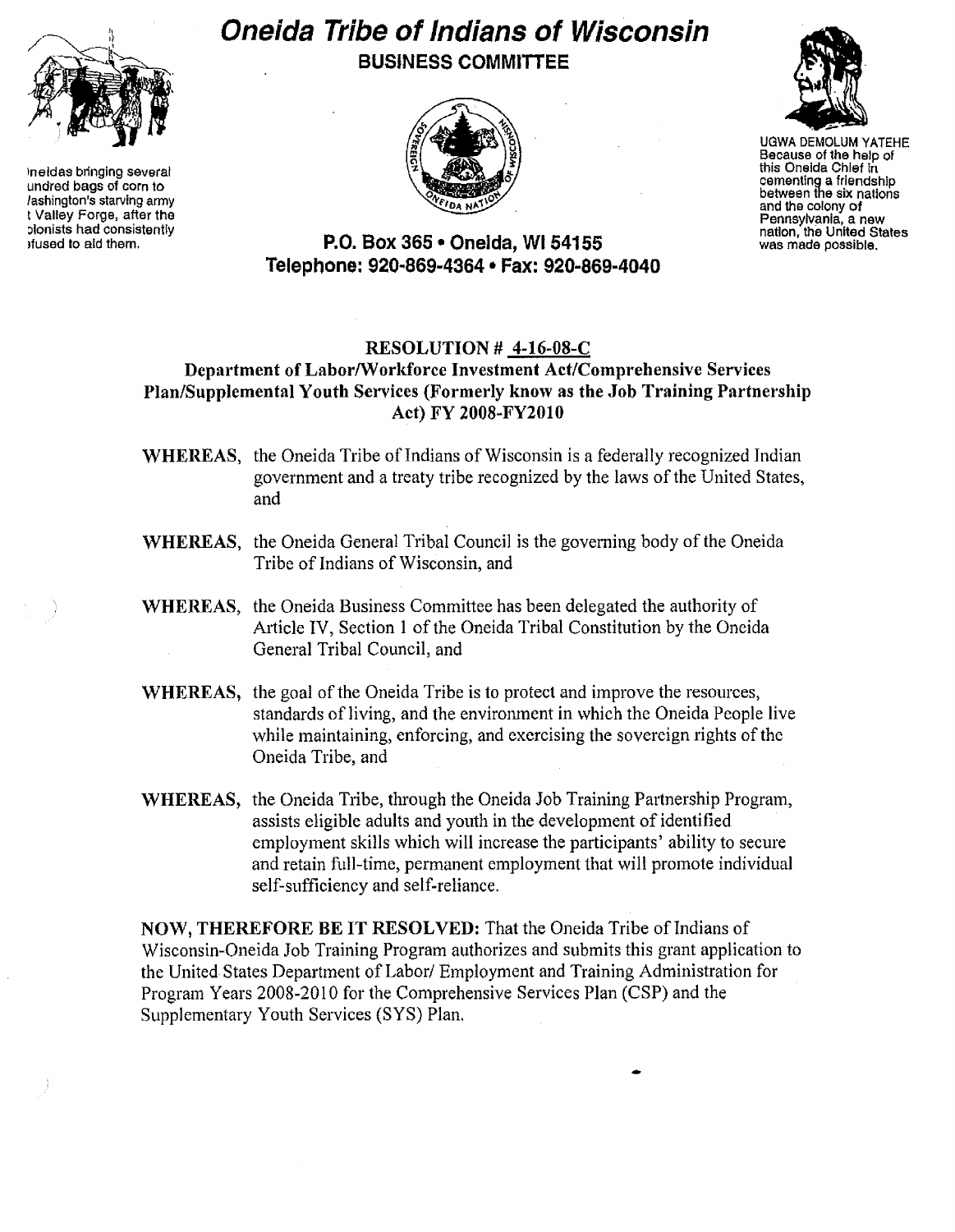### **CERTIFICATION**

**I,** the undersigned, as Secretary of the Oneida Business Committee, hereby certify that the Oneida Business Committee is composed of 9 members of whom 5 members constitute a quorum. 9\_ members were present at a meeting duly called, noticed and held on the 16<sup>th</sup> day of April 2008; that the foregoing resolution was duly adopted at such meeting by a vote of  $\overline{8}$  members for; 0 members against, and 0 members not voting; and that said resolution has not been rescinded or amended in any way.

patricia Hoeft, Tribal Secretary,

Patricia . Oneida Business Committee

**\*According to the** By~Laws, **Article I, Section 1, the Chair votes "only in the case of a tie."**